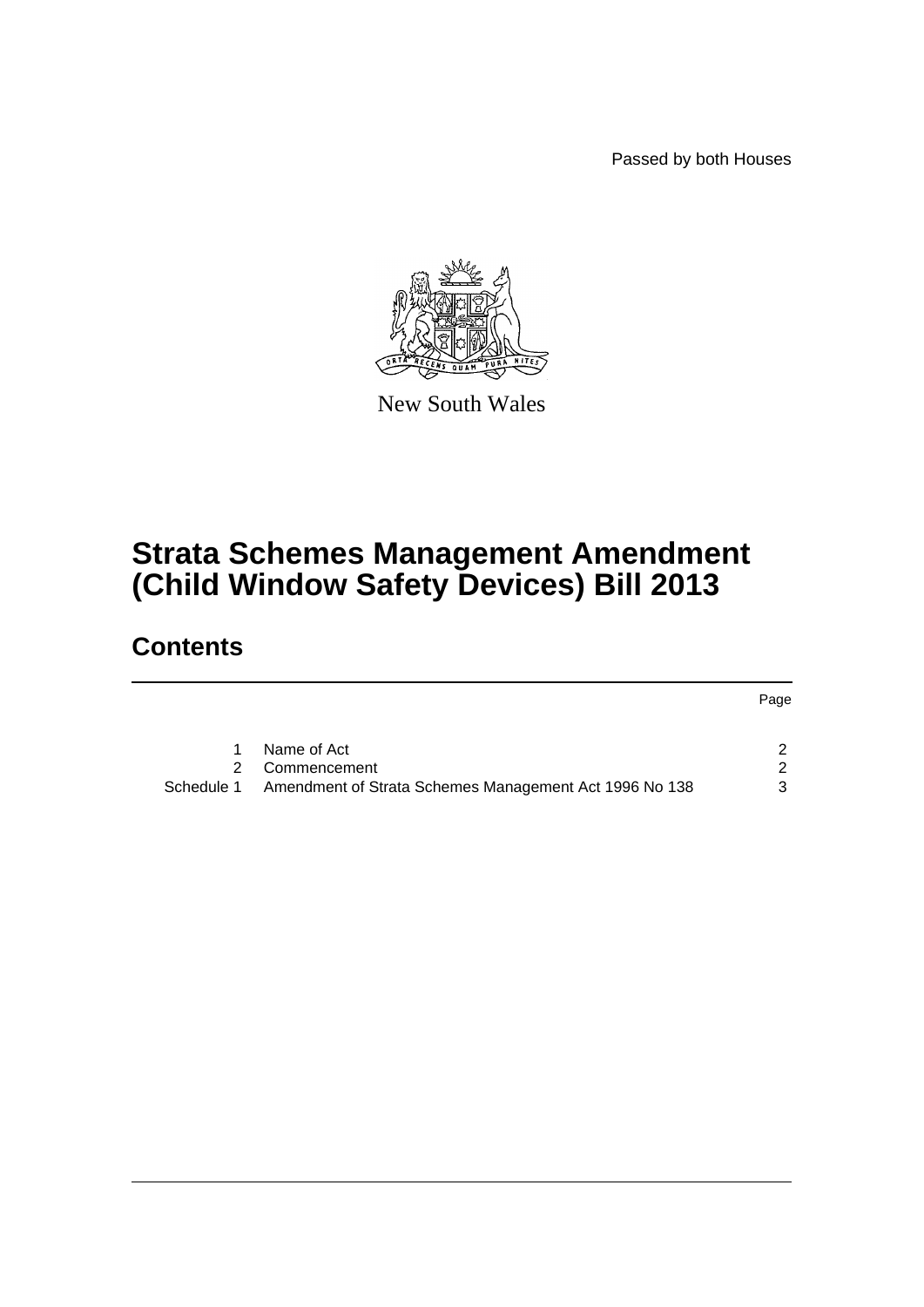*I certify that this public bill, which originated in the Legislative Assembly, has finally passed the Legislative Council and the Legislative Assembly of New South Wales.*

> *Clerk of the Legislative Assembly. Legislative Assembly, Sydney, , 2013*



New South Wales

# **Strata Schemes Management Amendment (Child Window Safety Devices) Bill 2013**

Act No , 2013

An Act to amend the *Strata Schemes Management Act 1996* with respect to the installation of child window safety devices.

*I have examined this bill and find it to correspond in all respects with the bill as finally passed by both Houses.*

*Assistant Speaker of the Legislative Assembly.*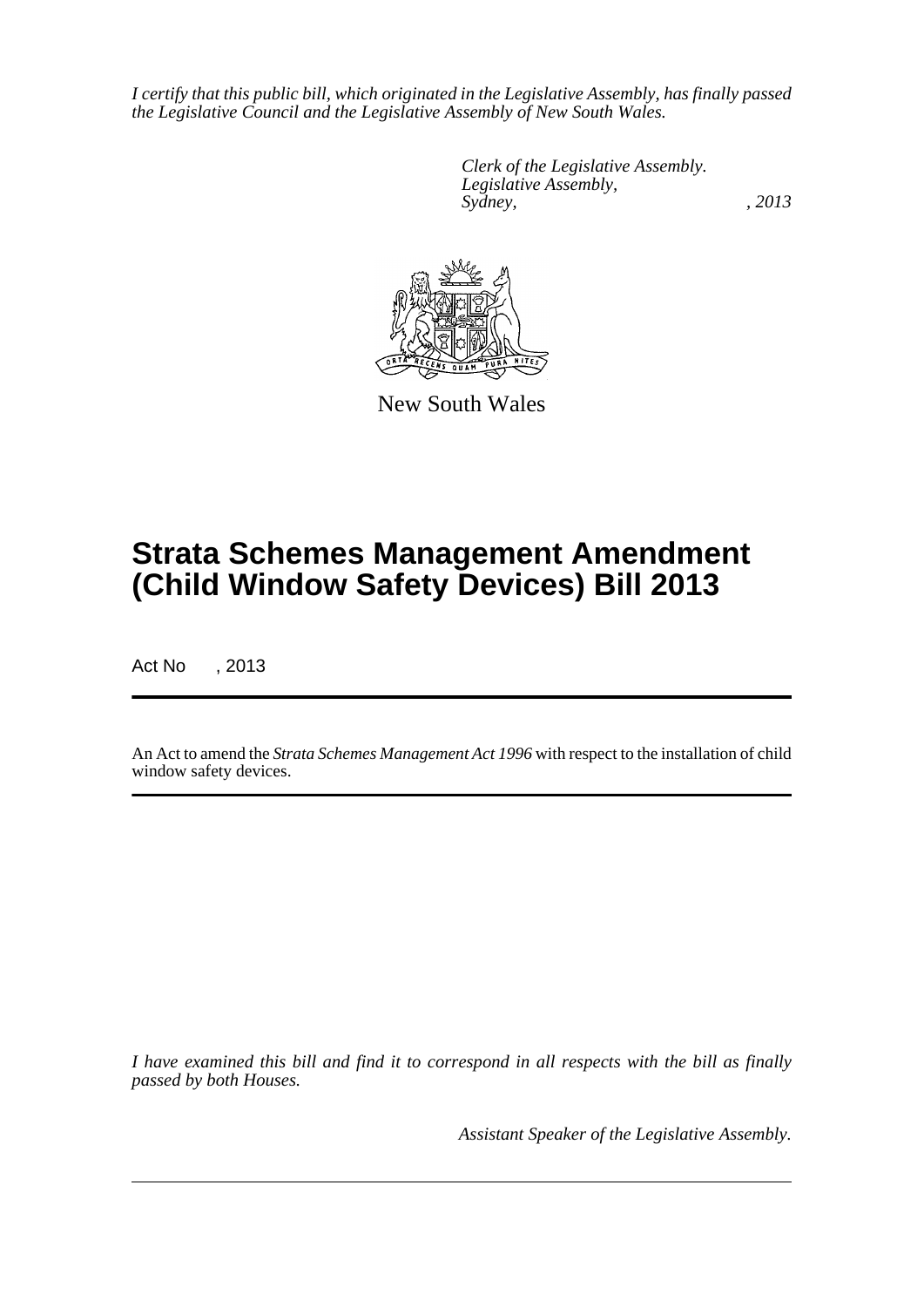Strata Schemes Management Amendment (Child Window Safety Devices) Bill 2013 [NSW]

### <span id="page-2-0"></span>**The Legislature of New South Wales enacts:**

#### **1 Name of Act**

This Act is the *Strata Schemes Management Amendment (Child Window Safety Devices) Act 2013*.

### <span id="page-2-1"></span>**2 Commencement**

This Act commences on a day or days to be appointed by proclamation.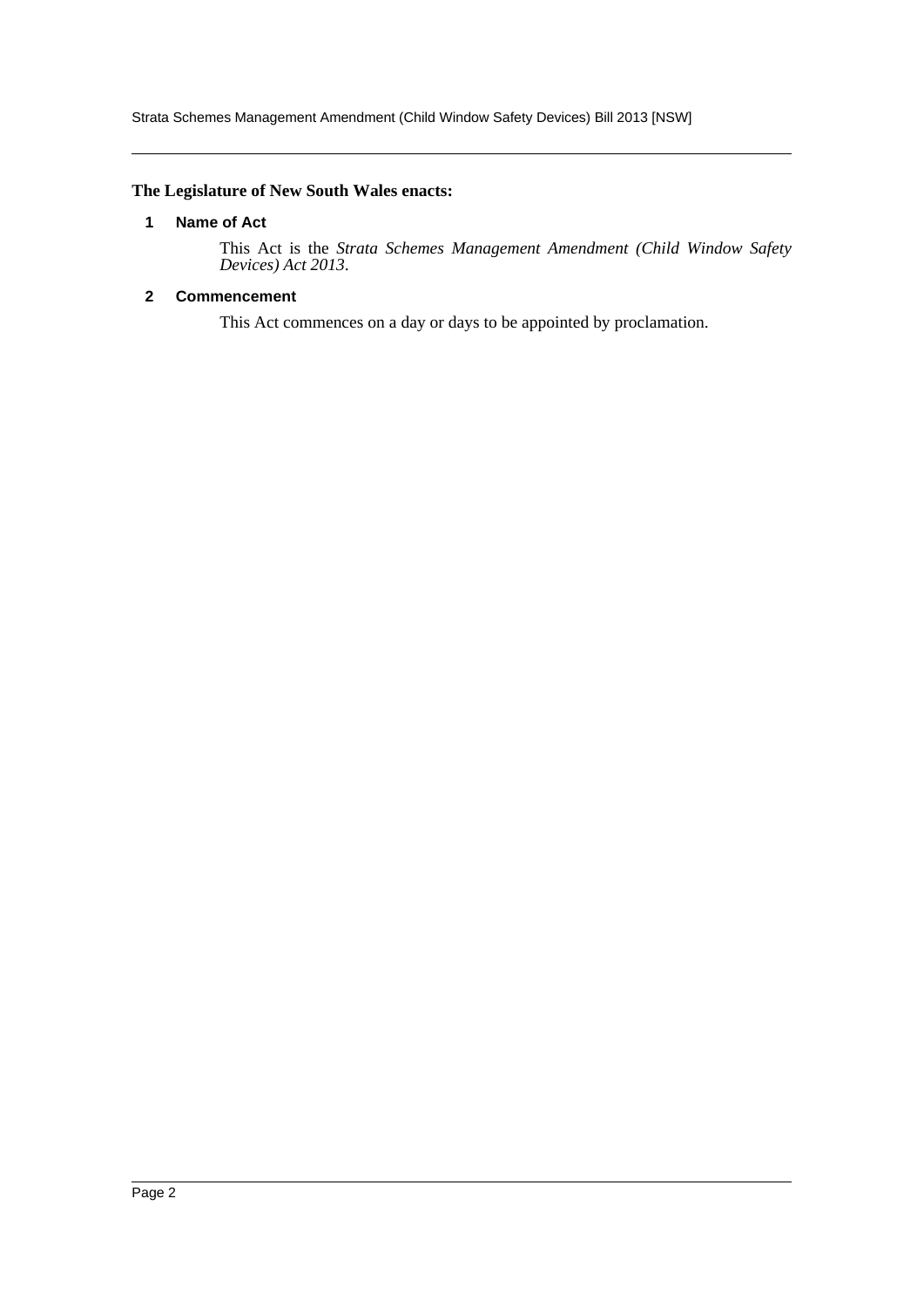## <span id="page-3-0"></span>**Schedule 1 Amendment of Strata Schemes Management Act 1996 No 138**

### **[1] Section 64A**

Insert after section 64:

#### **64A Window safety devices—child safety**

- (1) An owners corporation of a strata scheme to which this section applies must ensure that there are complying window safety devices for all windows of each building in the strata scheme that are windows to which this section applies. Maximum penalty: 5 penalty units.
- (2) An owners corporation is to carry out work related to its functions under this section at its own expense and may, for the purposes of this section, carry out work on any part of the parcel.
- (3) An owner of a lot in a strata scheme to which this section applies may install a complying window safety device on a window to which this section applies (other than a window on another owner's lot).
- (4) An owner of a lot who installs a window safety device under this section must:
	- (a) repair any damage caused to any part of the common property by the installation of the device, and
	- (b) ensure that the device is installed in a competent and proper manner and has an appearance, after it has been installed, in keeping with the appearance of the building.
- (5) An owners corporation or an owner of a lot may carry out work authorised by this section despite any other provision of this Act, the regulations or any by-law of the scheme.
- (6) The regulations may make provision for or with respect to the following:
	- (a) the strata schemes and windows to which this section applies,
	- (b) the devices or other things that are complying window safety devices for the purposes of this section,
	- (c) notification to the owners corporation by owners who install window safety devices.
- (7) A regulation may apply this section to a window located on any part of a parcel.

#### **[2] Section 65 Can an owners corporation enter property in order to carry out work?**

Insert "(including work relating to window safety devices)" after "Act" in section 65 (1) (a).

#### **[3] Chapter 5, introductory note**

Insert in the table after the matter relating to section 140:

| To require owners corporation to carry out Interested person (other than owners<br>window safety device function | corporation) | 140A |
|------------------------------------------------------------------------------------------------------------------|--------------|------|
| To require owner to comply with window Owners corporation<br>safety device obligation                            |              | 140B |